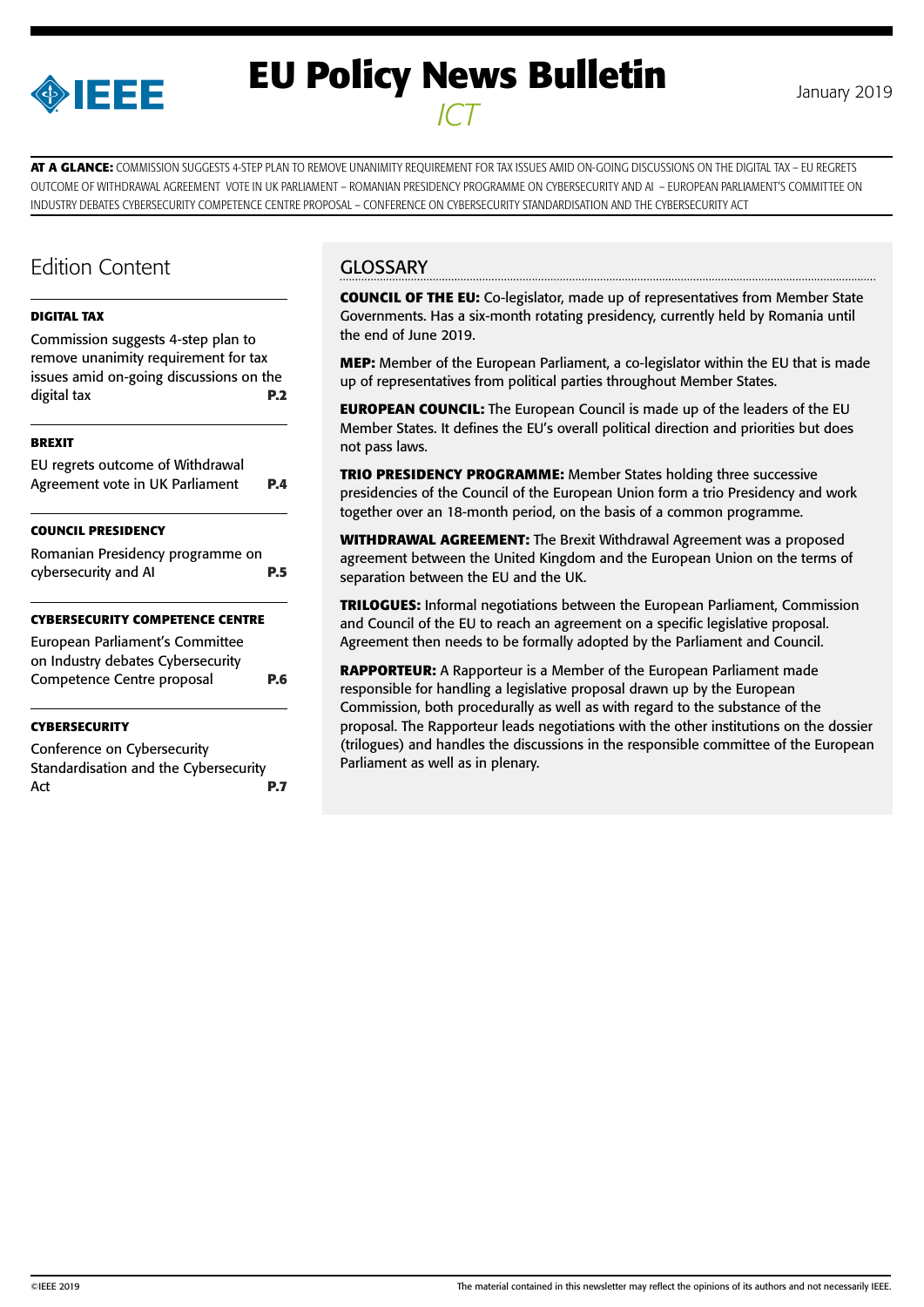#### <span id="page-1-0"></span>**DIGITAL TAX**

Commission suggests 4-step plan to remove unanimity requirement for tax issues amid on-going discussions on the digital tax **P.2**

#### **[BREXIT](#page-3-0)**

| CAULUCUL BRECIBELLCV             |     |
|----------------------------------|-----|
| Agreement vote in UK Parliament  | P.4 |
| EU regrets outcome of Withdrawal |     |

#### **OUNCIL PRESIDENCY**

[Romanian Presidency programme on](#page-4-0)  [cybersecurity and AI](#page-4-0) **P.5**

#### **[CYBERSECURITY COMPETENCE CENTRE](#page-5-0)**

| European Parliament's Committee   |     |
|-----------------------------------|-----|
| on Industry debates Cybersecurity |     |
| Competence Centre proposal        | P.6 |

#### **[CYBERSECURITY](#page-6-0)**

[Conference on Cybersecurity](#page-6-0)  [Standardisation and the Cybersecurity](#page-6-0)  Act **[P.7](#page-6-0)** 

If you have any suggestions for content, or would like to know more about IEEE's European Public Policy activities, please contact [eppc@ieee.org](mailto:eppc%40ieee.org?subject=). Thank you

#### DIGITAL TAX

## **Commission suggests 4-step plan to remove unanimity requirement for tax issues amid ongoing discussions on the digital tax**



#### ©igor batrakov

The Commission presented in January a **[Communication](https://ec.europa.eu/taxation_customs/sites/taxation/files/15_01_2019_communication_towards_a_more_efficient_democratic_decision_making_eu_tax_policy_en.pdf)** that calls on EU countries to move away from the need for unanimity on certain tax files and towards a qualified majority system. This initiative had been announced by Commission President Jean Claude Juncker in his State of the Union Speeches of 2017 and 2018.

The shift to qualified majority would end what the Communication describes as a "unanimity culture" that encourages governments to focus on the preservation of domestic policies at the expense of the EU's general interest. The Commission argues the tax veto has undermined the EU's policy ambitions on climate change and in the financial, digital, and energy sectors.

A four-step plan is recommended to transition to qualified majority voting for tax:

First, it should apply to measures that have no direct impact on EU countries' taxing rights, bases or rates but are critical in combating tax abuse, evasion and avoidance, improving administrative cooperation and covering international agreements.

Second, it would cover measures designed to support other policy goals e.g. fighting climate change, protecting the environment or improving public health.

Third, it would be extended to tax measures that are already largely harmonized e.g. value-added tax (VAT) and excise duties (not rates).

Fourth, covering initiatives deemed necessary for the single market and for fair and competitive taxation in Europe e.g. the Common Consolidated Corporate Tax Base (CCCTB).

EU leaders are asked "to decide swiftly" to converge on a decision to develop steps 1 and 2, while they should only "consider" developing steps 3 and 4 and by a looser timeframe – by the end of 2025.

To move ahead with its plan, the Commission requires unanimity both in the European Council and no opposition from any national Parliament, leaving the plan vulnerable to the same veto that has several tax files blocked in the Council. The Communication is already being met with resistance from Member States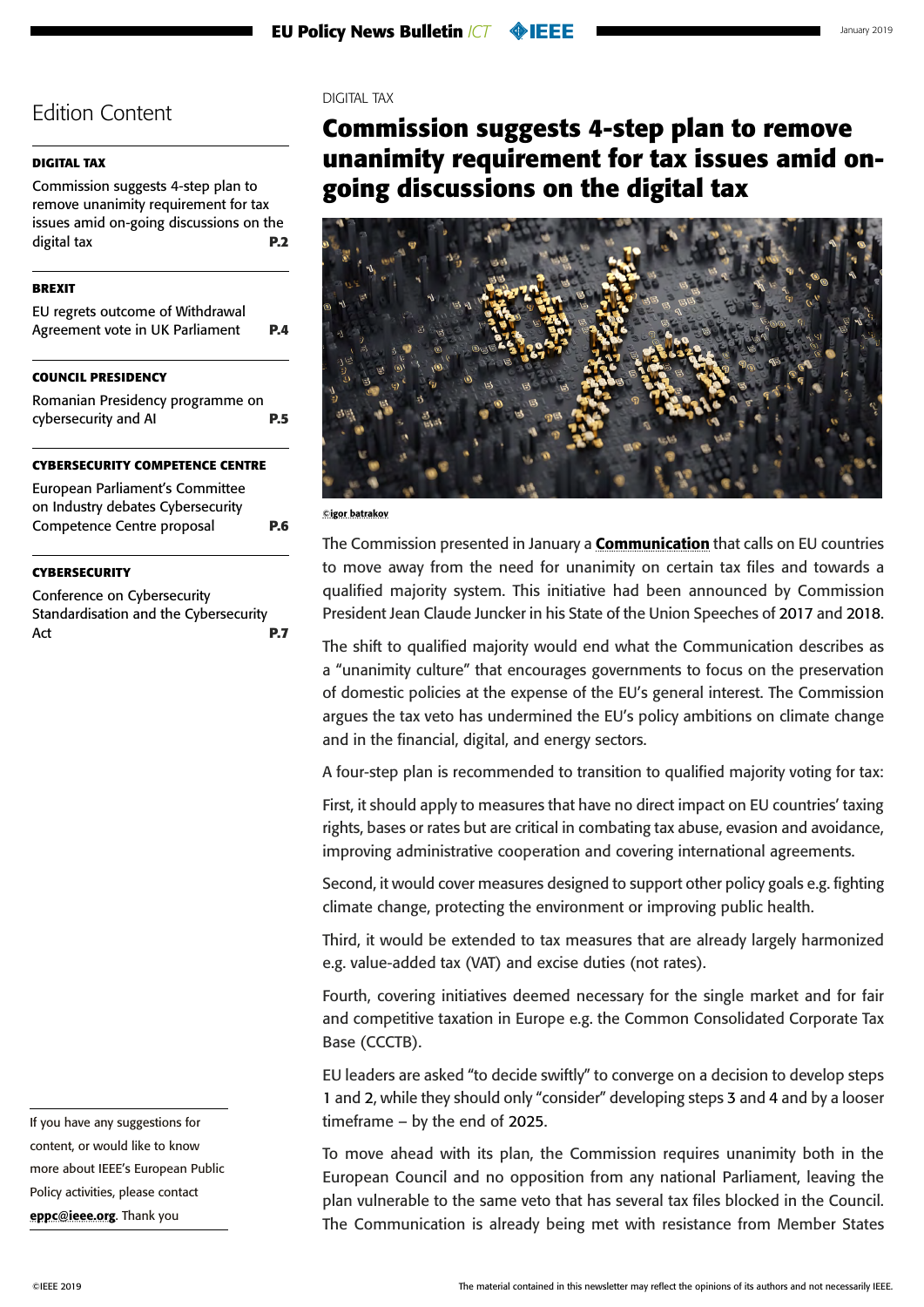#### **EU Policy News Bulletin** *ICT* **OIEEE**

### Edition Content

#### **[DIGITAL TAX](#page-1-0)**

[Commission suggests 4-step plan to](#page-1-0)  [remove unanimity requirement for tax](#page-1-0)  [issues amid on-going discussions on the](#page-1-0)  [digital tax](#page-1-0) **P.2**

#### **[BREXIT](#page-3-0)**

| EU regrets outcome of Withdrawal<br>Agreement vote in UK Parliament  | <b>P.4</b> |
|----------------------------------------------------------------------|------------|
| <b>COUNCIL PRESIDENCY</b>                                            |            |
| Romanian Presidency programme on<br>cybersecurity and AI             | P.5        |
| <b>CYBERSECURITY COMPETENCE CENTRE</b>                               |            |
| European Parliament's Committee<br>on Industry debates Cybersecurity |            |
| Competence Centre proposal                                           | P.6        |

#### **[CYBERSECURITY](#page-6-0)**

[Conference on Cybersecurity](#page-6-0)  [Standardisation and the Cybersecurity](#page-6-0)  Act **[P.7](#page-6-0)** 

as for smaller countries in particular the tax veto is one of the few tools that prevents larger countries like France and Germany from imposing policies on them, a safeguard that they are unlikely to relinquish.

Given the short timeframe for discussion in the Council with upcoming EU elections in May 2019, it is likely that the plan will be passed on to the next Commission to attempt to bolster support for it. It is not the first time the Commission has tried to get rid of unanimous agreement in the Council on tax rules, with EU countries pushing back each time.

An example of a contentious tax proposal currently facing difficulties in the Council is the one on a digital tax. Council meetings in January have shown strong opposition from countries like Spain and Estonia on the last update of the proposal, which significantly limits the scope of the tax to only cover revenue from online advertising. As previously, Denmark and Ireland were also strongly critical, while Finland and Sweden voiced "reservations".

This opposition could threaten France's plan to have the updated proposal (which has not yet been published) adopted in March 2019. In view of these difficulties, a number of Member States, notably France, Spain, Austria and Italy have either announced or are currently actively working on national digital taxes. French Minister of Economy, Bruno Le Maire, said in January that the French government aimed at presenting a specific Draft Bill by the end of February 2019, which would be "rapidly put before the Parliament for a vote". Moreover, he gave some new information regarding the tax rate (up to 5%) and the scope (the tax would work retroactively and be effective from 1 January 2019), which goes beyond the EU proposal and the compromise he made with Germany.

**(Source: Interel)**

If you have any suggestions for

content, or would like to know

more about IEEE's European Public

Policy activities, please contact

[eppc@ieee.org](mailto:eppc%40ieee.org?subject=). Thank you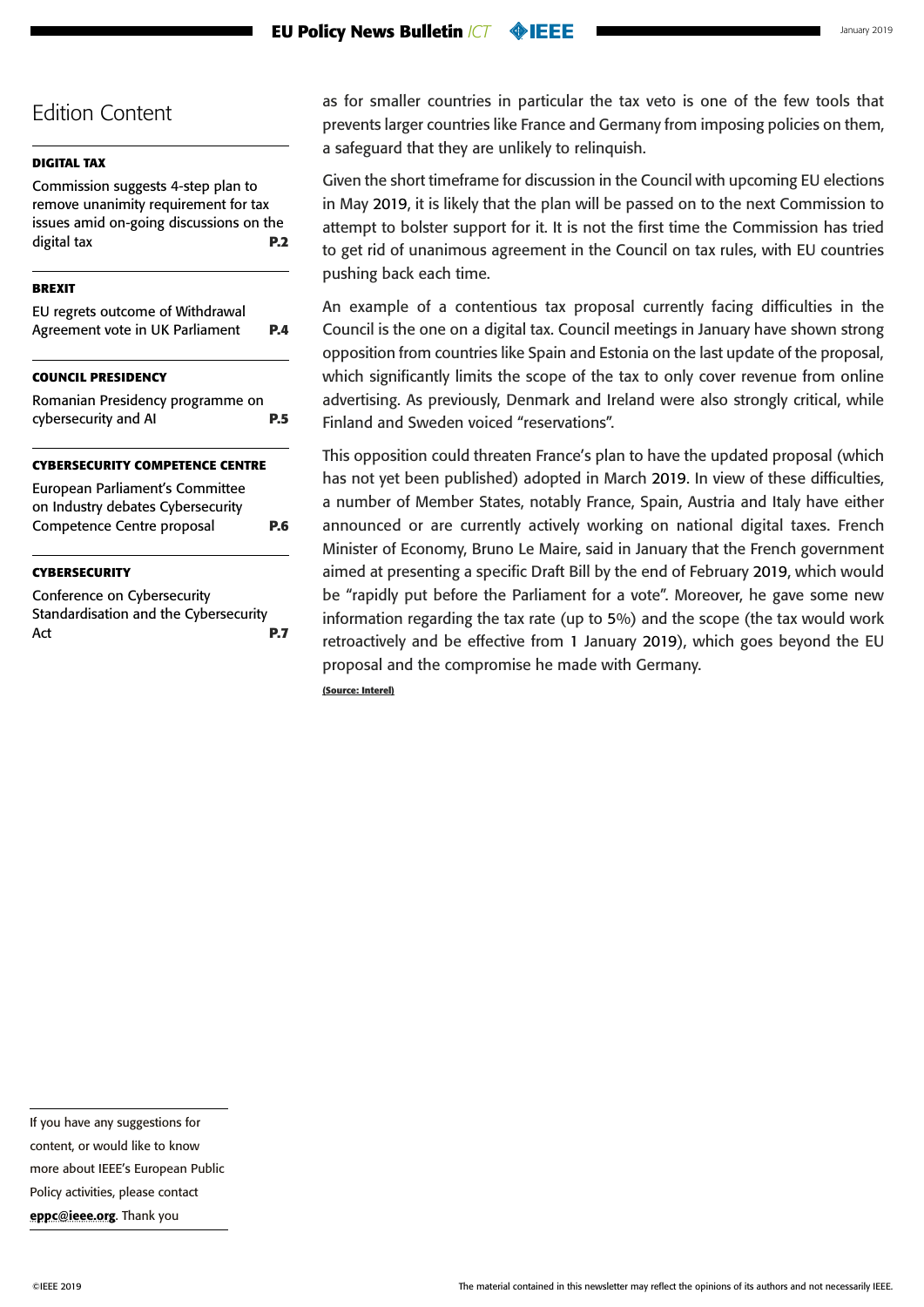#### <span id="page-3-0"></span>**[DIGITAL TAX](#page-1-0)**

[Commission suggests 4-step plan to](#page-1-0)  [remove unanimity requirement for tax](#page-1-0)  [issues amid on-going discussions on the](#page-1-0)  [digital tax](#page-1-0) **P.2**

#### **BREXIT**

| <b>COUNCIL PRESIDENCY</b>        |            |
|----------------------------------|------------|
| Agreement vote in UK Parliament  | <b>P.4</b> |
| EU regrets outcome of Withdrawal |            |

[Romanian Presidency programme on](#page-4-0)  [cybersecurity and AI](#page-4-0) **P.5**

#### **[CYBERSECURITY COMPETENCE CENTRE](#page-5-0)**

| European Parliament's Committee   |     |
|-----------------------------------|-----|
| on Industry debates Cybersecurity |     |
| Competence Centre proposal        | P.6 |

#### **[CYBERSECURITY](#page-6-0)**

[Conference on Cybersecurity](#page-6-0)  [Standardisation and the Cybersecurity](#page-6-0)  Act **[P.7](#page-6-0)** 

If you have any suggestions for content, or would like to know more about IEEE's European Public Policy activities, please contact [eppc@ieee.org](mailto:eppc%40ieee.org?subject=). Thank you

#### **BREXIT**

## **EU regrets outcome of Withdrawal Agreement vote in UK Parliament**



#### ©ratlos

EU decision-makers are closely following the Brexit-related developments in the UK, after the UK Government was defeated by 432 votes to 202 – a margin of 230 votes (a record defeat) on the vote of the Withdrawal Agreement. The European Commission's President Jean-Claude Juncker [regretted](http://europa.eu/rapid/press-release_STATEMENT-19-432_en.htm?utm_source=POLITICO.EU&utm_campaign=0c3d26473d-EMAIL_CAMPAIGN_2019_01_16_05_48&utm_medium=email&utm_term=0_10959edeb5-0c3d26473d-189783713) in a statement the outcome of the vote, requesting clarity on what the UK now wants, warning that the risk of no-deal has increased and stressing that the EU will continue with its contingency work for a no deal. Michel Barnier, who led the negotiations from the EU side, repeated that the EU27 were open to changing their position if the UK would change its red lines.

In the meantime, the EU will continue with its own process of ratification of the Withdrawal Agreement. The first formal step was taken by Ministers this month and the deal has now been formally sent to the European Parliament for ratification. The European Parliament's Constitutional Affairs Committee (AFCO) will draft a report, with a working group formed by representatives from all the EU political groups steering it through the EP. The vote is likely to take place during the 11-14 March 2019 plenary. Final adoption would likely take place at the General Affairs Council of 19 March 2019.

In terms of next steps, there are different options that could materialise in the next months: a renegotiation of the Deal, the extension of Article 50, a No-Deal Brexit, or a second referendum. While preparations for a "No-Deal" are continuing in both sides, an extension of the negotiating period (so-called extension of Art. 50) seems now the most likely scenario. Upon request of the UK, the Council will have to agree unanimously on giving more time for the UK to leave with an agreement. An extension to 1 July 2019, when the new EP has its constituent sitting, is not expected to be too problematic – longer than that would risk having to hold European Parliament elections in the UK.

It is worth noting that this a fluid and fast-developing situation, with new information emerging almost on a daily basis.

**(Source: Interel)**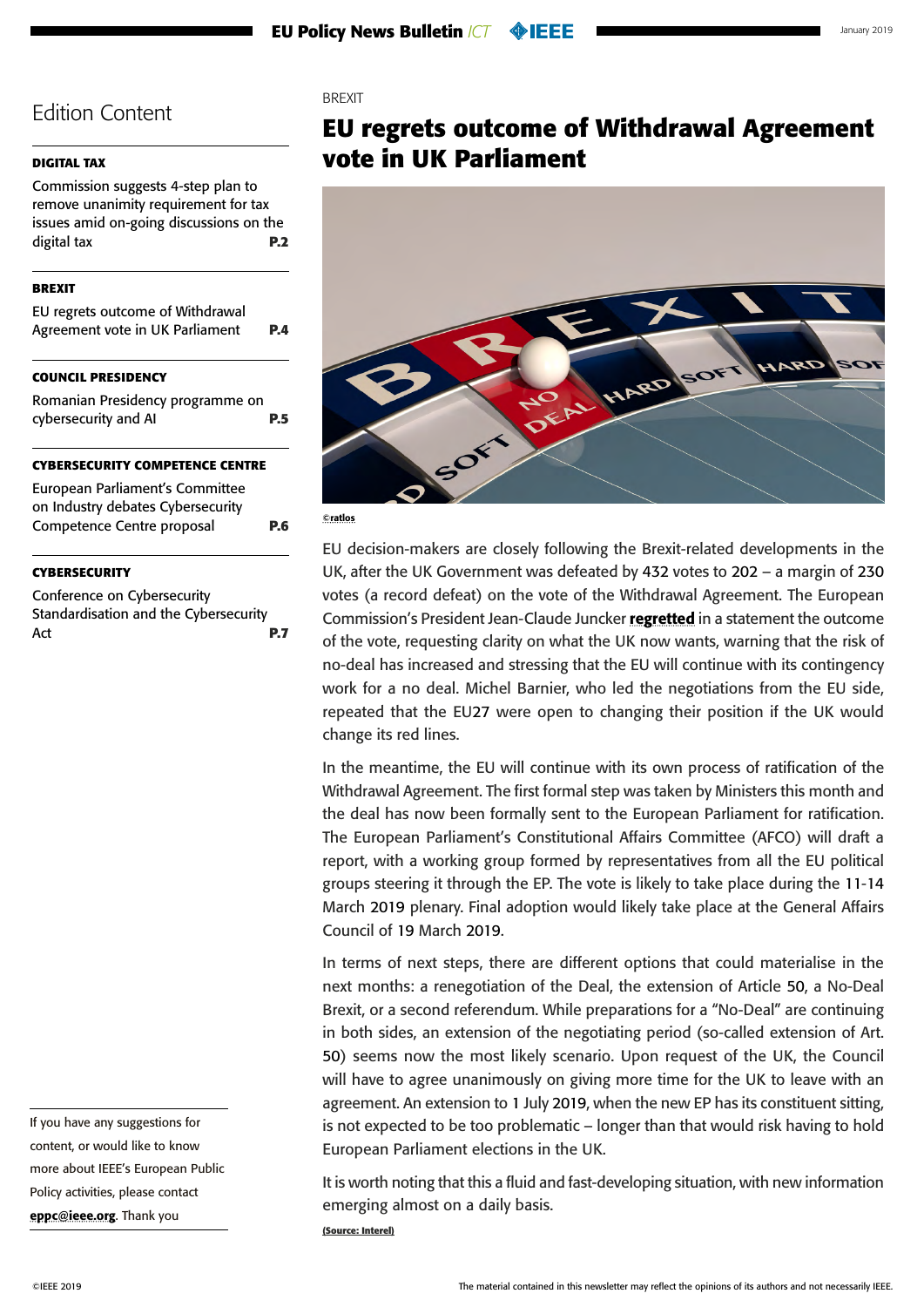#### <span id="page-4-0"></span>**[DIGITAL TAX](#page-1-0)**

[Commission suggests 4-step plan to](#page-1-0)  [remove unanimity requirement for tax](#page-1-0)  [issues amid on-going discussions on the](#page-1-0)  [digital tax](#page-1-0) **P.2**

#### **[BREXIT](#page-3-0)**

| EU regrets outcome of Withdrawal<br>Agreement vote in UK Parliament | PД |
|---------------------------------------------------------------------|----|
| <b>COUNCIL PRESIDENCY</b>                                           |    |
| Romanian Presidency programme on<br>cybersecurity and AI            |    |

#### **[CYBERSECURITY COMPETENCE CENTRE](#page-5-0)**

[European Parliament's Committee](#page-5-0)  [on Industry debates Cybersecurity](#page-5-0)  [Competence Centre proposal](#page-5-0) **P.6**

#### **[CYBERSECURITY](#page-6-0)**

[Conference on Cybersecurity](#page-6-0)  [Standardisation and the Cybersecurity](#page-6-0)  Act **[P.7](#page-6-0)** 

If you have any suggestions for content, or would like to know more about IEEE's European Public Policy activities, please contact [eppc@ieee.org](mailto:eppc%40ieee.org?subject=). Thank you

#### COUNCIL PRESIDENCY

## **Romanian Presidency programme on cybersecurity and AI**



#### ©wutskohphoto

The Romanian Presidency of the Council of the EU, which took office as of  $1<sup>st</sup>$ January, has published its **[Presidency Programme](https://www.romania2019.eu/wp-content/uploads/2017/11/en_rogramme_ropres2019.pdf)**, as well as the Trio Presidency [Programme](http://data.consilium.europa.eu/doc/document/ST-14518-2018-INIT/en/pdf) (Romania, Finland, Croatia) and an *[indicative calendar of meetings](https://www.consilium.europa.eu/media/37255/romanian-presidency-draft-calendar_181203.pdf)*.

The main theme of this Presidency is the need for cohesive EU policies among Member States, regions and citizens, with the aim to promote economic, social and territorial convergence. This should be done by enhancing competitiveness and closing development gaps, social progress, promoting connectivity and digitization, stimulating entrepreneurship and strengthening industrial policy.

On cybersecurity, the Presidency believes that the EU has "huge potential in terms of developing the digital economy", including enhancing cybersecurity. Romania wants to contribute to capitalising as much as possible on this potential. More concretely, the Presidency recognises that additional action is needed to improve the Union's resilience to cyberattacks. The presidency also notes that it will try to "advance and, where feasible, complete negotiations on current legislative files", including the proposal on cybersecurity competence centre.

Artificial Intelligence is mentioned throughout the document and it is noted that "Digital transformation and artificial intelligence are the main factors that will define 2030's industrial policies, for which we will need to develop adequate capabilities". The development of digital skills, both in this context and in the cybersecurity debate will be key. Finally, the Presidency wants to organise debates on various aspects of artificial intelligence with a view to facilitating the development of an appropriate ethical and legal framework to ensure that citizens and enterprises trust the technology, understand how it works and benefit from a predictable regulatory environment, which would protect fundamental rights and freedoms.

**(Source: Interel)**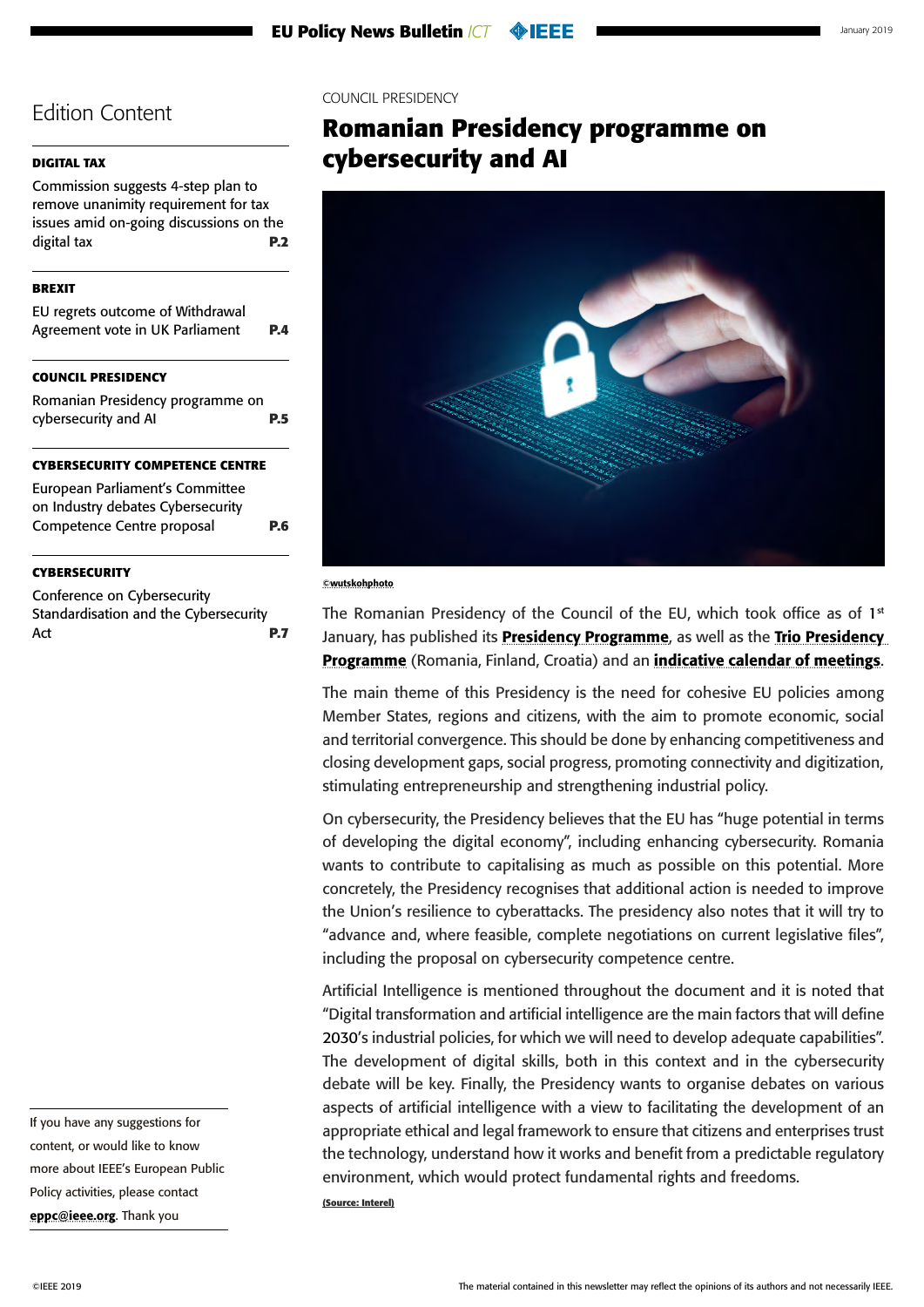#### <span id="page-5-0"></span>**[DIGITAL TAX](#page-1-0)**

[Commission suggests 4-step plan to](#page-1-0)  [remove unanimity requirement for tax](#page-1-0)  [issues amid on-going discussions on the](#page-1-0)  [digital tax](#page-1-0) **P.2**

#### **[BREXIT](#page-3-0)**

| EU regrets outcome of Withdrawal<br>Agreement vote in UK Parliament | <b>P.4</b> |
|---------------------------------------------------------------------|------------|
| <b>COUNCIL PRESIDENCY</b>                                           |            |
| <b>Domanian Dresidency programme on</b>                             |            |

Romanian Presidency [cybersecurity and AI](#page-4-0) **P.5**

#### **CYBERSECURITY COMPETENCE CENTRE**

European Parliament's Committee on Industry debates Cybersecurity Competence Centre proposal **P.6**

#### **[CYBERSECURITY](#page-6-0)**

[Conference on Cybersecurity](#page-6-0)  [Standardisation and the Cybersecurity](#page-6-0)  Act **[P.7](#page-6-0)**  CYBERSECURITY COMPETENCE CENTRE

## **European Parliament's Committee on Industry debates Cybersecurity Competence Centre proposal**



<sup>©</sup>Gorodenkoff

The Industry, Research and Energy (ITRE) Committee of the European Parliament held a debate on the [Draft Report on the Competence Centre proposal](http://www.europarl.europa.eu/meetdocs/2014_2019/plmrep/COMMITTEES/ITRE/PR/2019/01-14/1171509EN.pdf) submitted by the Rapporteur, Member of European Parliament (MEP) Ms Julia Reda (Greens, DE), in early December 2018.

Overall, MEPs showed broad support to establish the Competence Centre and the Network of National Coordination Centres even though there is still some disagreement concerning the inclusion of dual-use technology. In this regard the Rapporteur stated that, while having dual-use is somewhat unavoidable, funding for offensive technologies should not be funded under this programme. Reda also advocated for individual experts to be included into the representation of the centres and MEP Paul Rübig (EPP, AT) highlighted the importance of understanding algorithmic opportunities and challenges, including algorithmic accountability and transparency. Some MEPs called for participation to the centres to be limited to companies who have a seat in Europe.

In the general debate around this proposal, it is worth noting that the American Chamber of Commerce to the EU is actively pushing to avoid restricting the participation of stakeholders based in third-countries, including in public procurement procedures.

The vote on the draft report is expected to be on 19 February 2019. While the Chair indicated that the aim is to conclude the first reading in Parliament and voting in Plenary prior to the elections in May 2019, MEP Reda believed that even if the Council adopts a general approach in March 2019, it would be too late to start trilogue negotiations between the Parliament and the Council before the elections.

It is worth highlighting that algorithmic transparency has been brought up in the context of this debate. Algorithms are viewed in Brussels as part of the wider AI debate, and explainability and transparency will feature in the debate on tech regulation in the next legislative cycle. Some first moves in that direction have been made by including provisions on transparency in ranking of search results on online platforms in the context of an update of consumer law and the proposal on platform-to-business relations.

**(Source: Interel)**

If you have any suggestions for content, or would like to know more about IEEE's European Public Policy activities, please contact [eppc@ieee.org](mailto:eppc%40ieee.org?subject=). Thank you